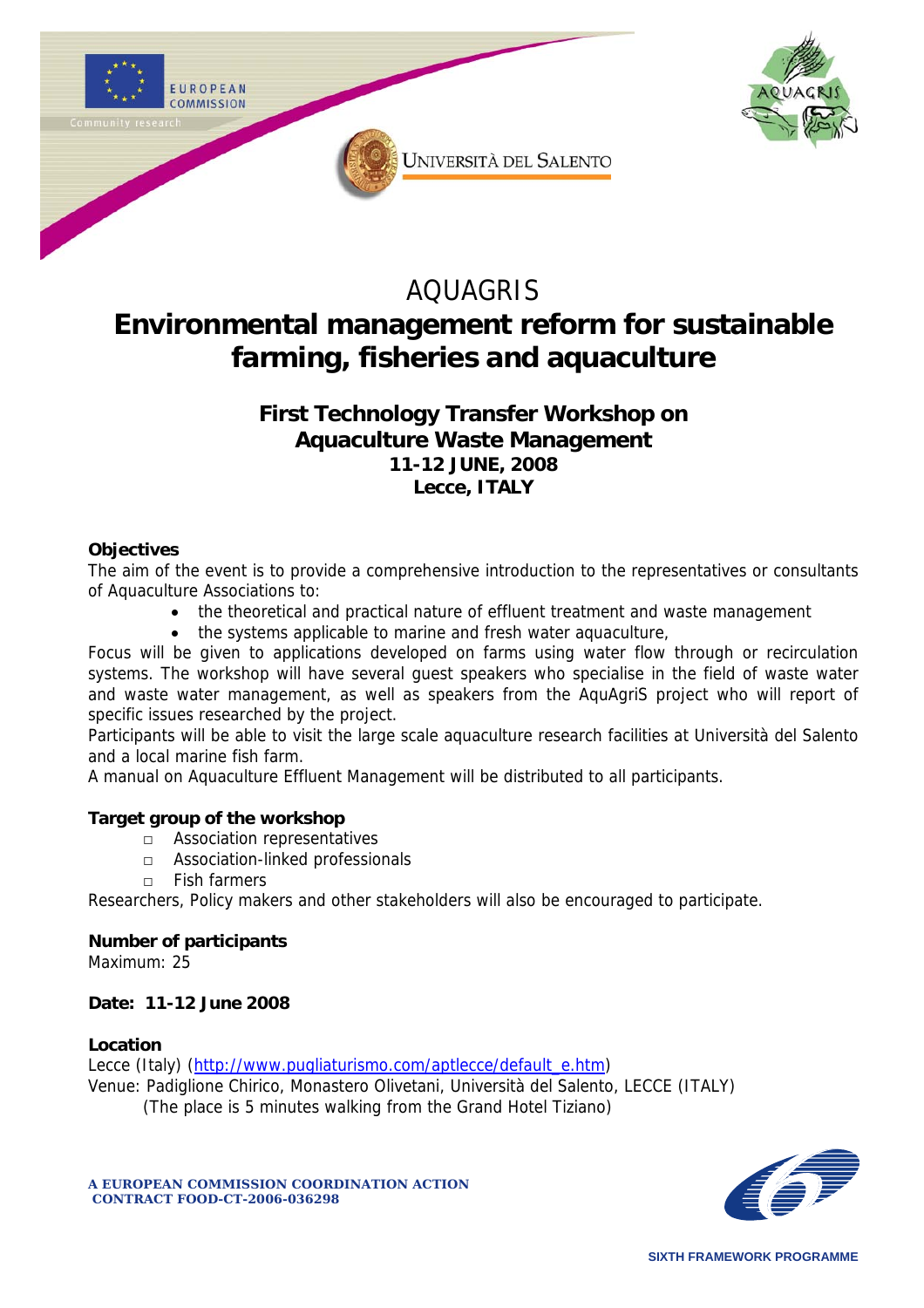



#### **Transportation and Hotels**

The nearest airport is the Brindisi airport "Papola-Casale" [\(http://www.aeroportidipuglia.it\)](http://www.aeroportidipuglia.it/). Brindisi has several daily connections with Rome and Milan. The distance from the airport to the city centre (and the hotel) is about 40 km. There is a good bus connection from the airport to the hotel (SITA company) which stops at Lecce city terminal, which is just in front of the hosting hotel Grand Hotel Tiziano e dei Congressi (Lecce) [\(http://www.grandhoteltiziano.it/eng/\)](http://www.grandhoteltiziano.it/eng/). Other options are taxi or rent a car. Alternatively, you may decide to fly into Bari "Wojtyla" International Airport ([http://www.aeroportidipuglia.it](http://www.aeroportidipuglia.it/)) which is 150 Km far from Lecce and has also direct flights to/from several European cities (including Barcelona, Frankfurt, Brussels, Athens and Paris).

#### **Important Note**

Participation to the workshop is FREE for **all** participants and includes coffee breaks and bus transportation to farms on 12/06/2008.

Participants will be admitted to the workshop according to the number of places available and on a 'first come, first served' basis (please fill the attached Registration Form).

#### **For information and hotel booking assistance**

AQUAGRIS Project Coordinator DISTEBA – Università del Salento Via Prov. Lecce – Monteroni 73100 LECCE (Italy) Tel. +39 0832 298684 Fax +39 0832 324220 aquagris@[physiology.unile.it](mailto:aquagris@physiology.unile.it) [www.aquagris.org](http://www.aquagris.org/)

## **In collaboration with**

TECNO.S.E.A. srl – Università del Salento Spin-off Enterprise [info@tecnoseasrl.it](mailto:info@tecnoseasrl.it) 

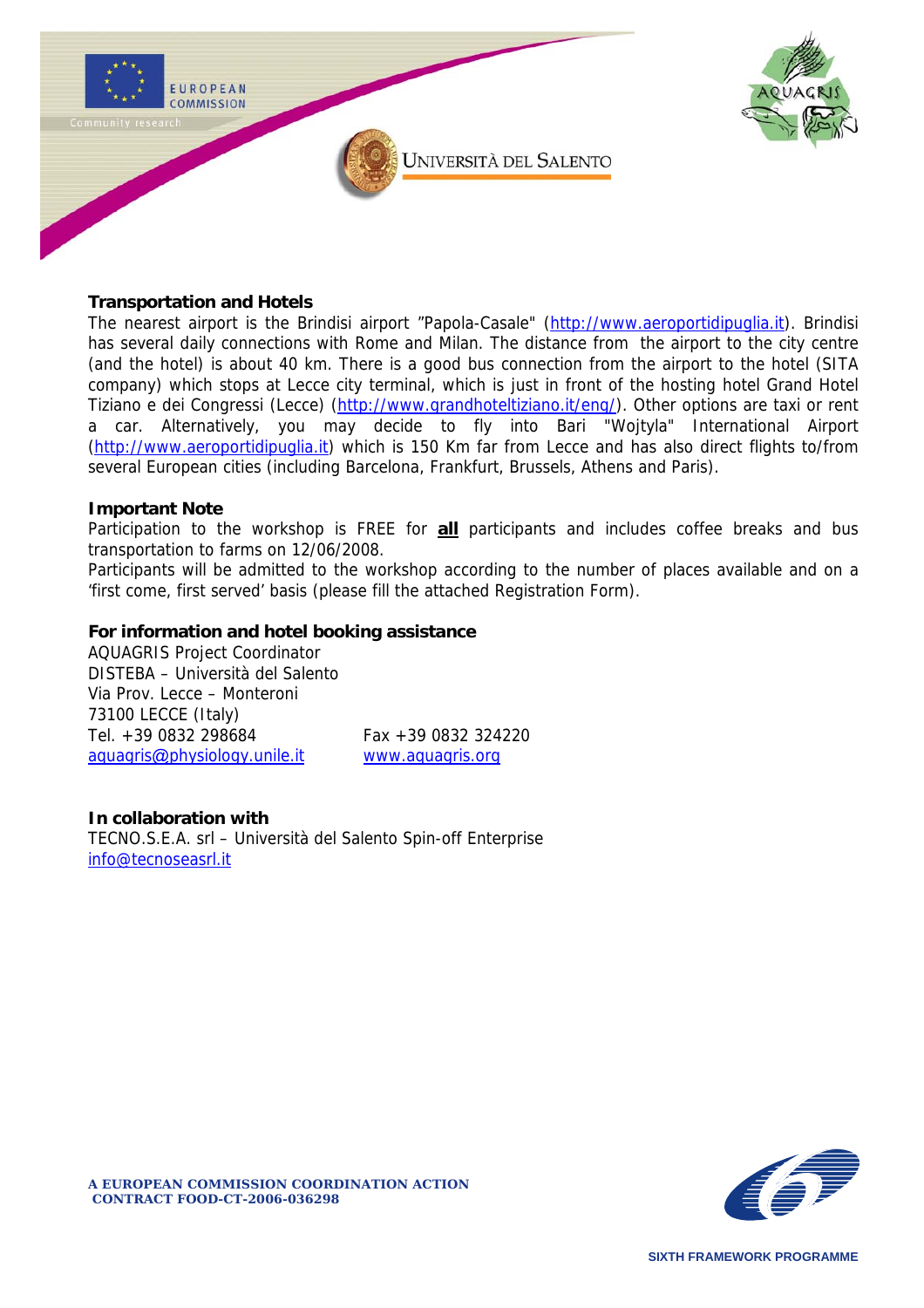

**11th June 2008** 

## **09.00 – 13.00 Morning Sessions**

## **Challenges for European Aquaculture**

- Welcome and objectives of the workshop
- Why treat water: policies and issues
- Legislation context (Europe and Asia)

## **Technology for treating aquaculture effluents**

- Solid removal
- Sludge/thickening handling
- Algal ponds
- Wetlands

#### **Q and A**

#### **12.30-14.30 Lunch Break**

## **14.30 – 17.30 Afternoon Sessions**

#### **Management of fish farm effluent – case studies in the field**

- Flow-through systems
- Recirculation systems
- Integrated systems

#### **Waste assessment and options for the fish farmer**

- Solutions for water and sludge reuse
- Solutions for fish and fish products valorisation
- System cost analysis

## **Q and A**

## **17.30 End of the first day**

#### **Notes**

Presentations: 20 min each Coffee and Lunches will be taken along the sessions Languages: Presentations will be in English

**A EUROPEAN COMMISSION COORDINATION ACTION CONTRACT FOOD-CT-2006-036298** 

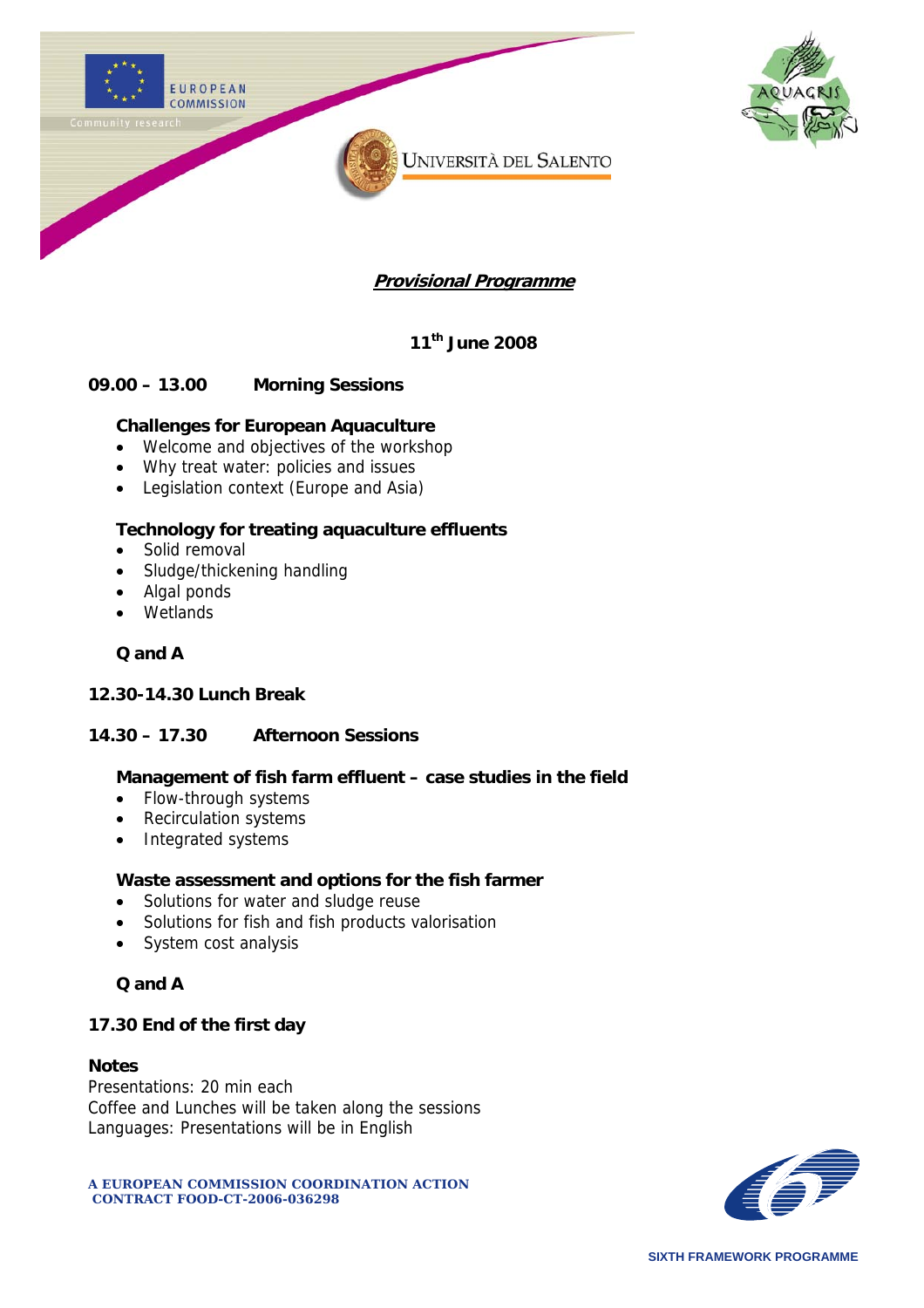



**12th June 2008** 

## **09.00 – 12.30 Morning Session**

Visit to Università del Salento "Marine Aquaculture and Fisheries Research Centre" of Acquatina (Frigole, Lecce)

## **Practical session on site**

- Monitoring farm water and effluent quality
- Engineering aspects
- Solution selected for the farm

#### **12.30 – 14.30 Lunch break**

## **14.30 – 17.30 Afternoon Session**

Visit to Maribrin fish farm Brindisi

#### **Practical session on site**

- Solution selected for the farm
- Solids handling
- Reuse of water
- Sludge reuse on farm

#### **17.30 End of workshop**

#### **Notes**

Coffee and Lunches will be taken along the sessions Languages: Presentations will be in English